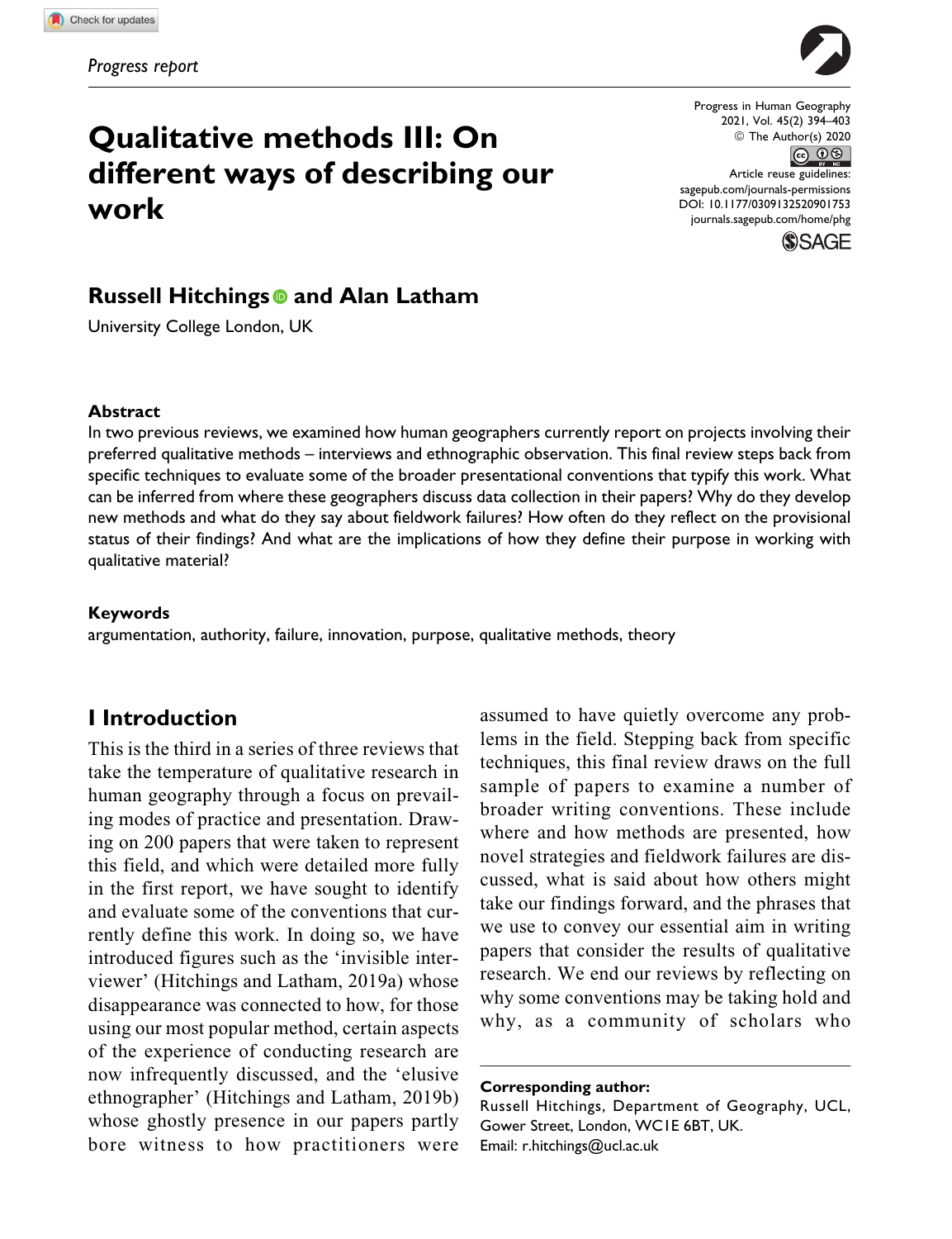collectively define this field, we might want to encourage others.

### **II Following the methods section**

We began our third review by looking for where methodological summaries were found in our sample of papers, effectively 'following the methods section' by pinpointing where it was found within each of them. In line with the inductive aims of many qualitative researchers, we then used this exercise to build a typology of current practices. After excluding those 'methods papers' whose focus was more squarely on technique, we identified four types.

First, we saw the 'obvious methods section' in which there was a dedicated collection of paragraphs under a title that straightforwardly referenced 'methods' in some way. Second, there was the 'augmented methods section'. This was similar to the 'obvious methods section', but it also included other considerations, and it often came with a more evocative title that served to position it as more engaging than an unadorned account of data collection. Commonly it included extra contextual detail, and the result was often that discussion of the practicalities of fieldwork ended up being squeezed into one or two paragraphs. Third, we identified a set of papers with a 'mobile methods section'. These sections were trickier to track down since doing so required us to scan the whole paper in order to find the relevant discussion. Sometimes it was tucked away under an unrelated heading. Most often it was found at the end of the introduction. Occasionally we eventually unearthed it from the footnotes. Fourth, there was a final group of papers that we took to have a 'missing methods section'. Within them, not more than a few sentences on data collection were provided. In these cases, we were left with a sense that the authors thought that their methods should be mentioned in passing, but that the details of how they carried out their projects were either so obvious or so uninteresting that they were not



**Figure 1.** Typology of 'methods sections'.

worth wasting precious words on. Figure 1 shows the frequency of each type in our sample.

What does this say about how these geographers relate to their methods? Over half of the papers in our sample were committed to presenting the reader with a dedicated fieldwork overview so they are better placed to evaluate the authority of the analysis. But it is also true that over a third have either sidestepped the methods section entirely or bundled it into another chunk of writing. We can only speculate on whether this arrangement was built into these papers from the start or whether it is an outcome of peer reviewing processes that have encouraged authors to prioritise the discussion of other matters. But at the very least this pattern suggests that qualitative human geographers currently have an ambivalent relationship with method. There is no consensus on how much and where data collection strategies should be discussed, and an eagerness to get past such prosaic matters pushed method to the margins of a good number of papers in our sample.

# **III Arguments for innovation and forbidden failures**

As discussed in our first report, it is common to see 'progress' in qualitative human geography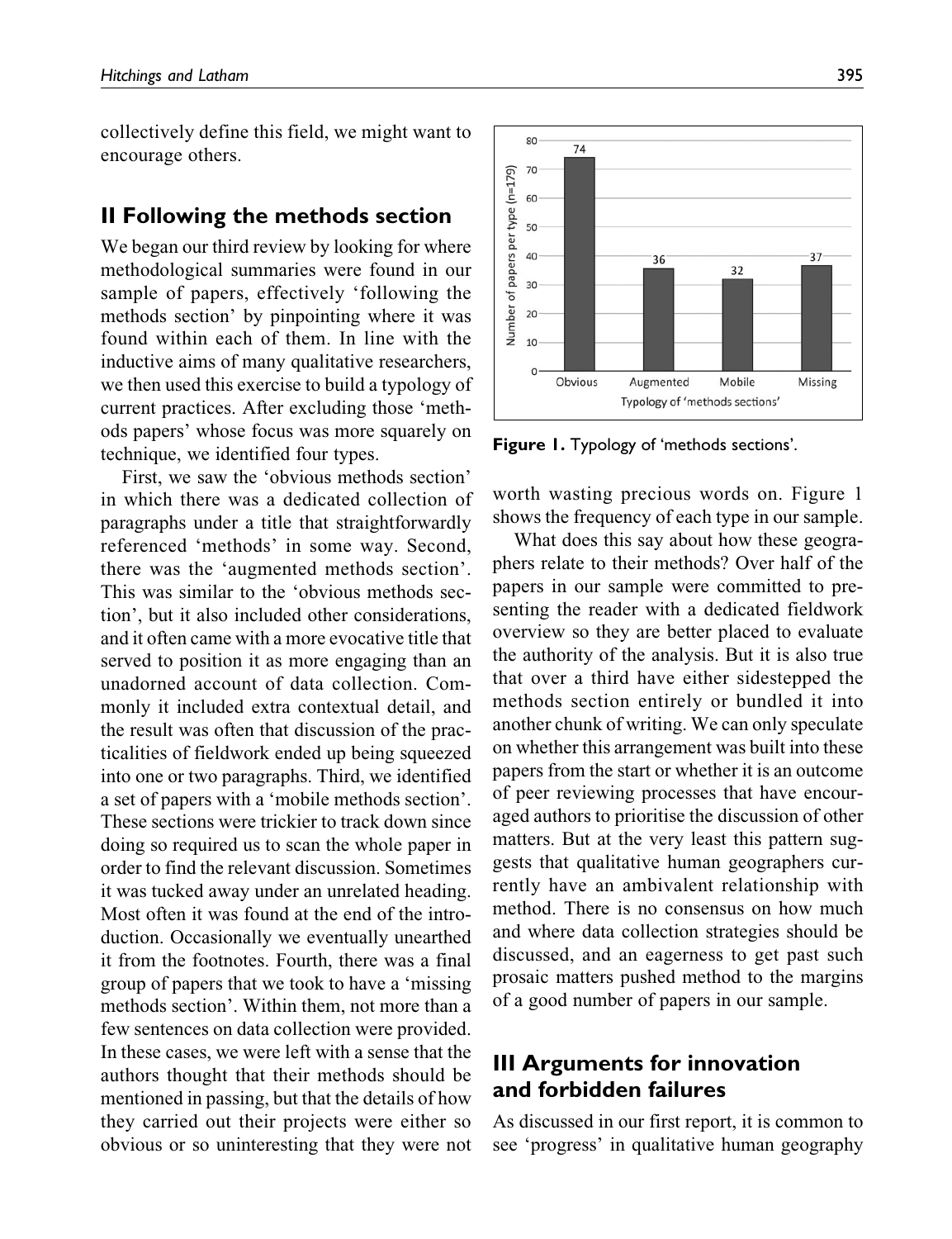as something that comes by adding to the 'toolkit' of methods that we collectively share. Viewed in this way, the best qualitative research is defined by a focus on – or openness to – methodological innovation. But is frequency of innovation really a good proxy for disciplinary health? Another interpretation might come from recognising broader cultures of research evaluation in which demonstrating ourselves to be methodologically 'original' or 'innovative' can sometimes seem to be at least as important as the actual effectiveness of any such innovations (Travers, 2009). Adopting this kind of questioning stance on what novel approaches really mean, next we turned to what those who in some way presented themselves as methodological innovators (either quite quietly or in a more strident manner) said about why they wanted to try something comparatively new.

We identified 40 papers that met this criterion. We should therefore start by noting that the majority of us are, in fact, drawing on the benefits of established techniques without feeling any need to innovate. Within that 40, however, innovation was most often underpinned by the belief that new concepts encourage new techniques. A focus on embodiment, for example, can be taken to demand new approaches to how environments are inhabited. Examples of those who ran with such an argument include Finlay and Bowman (2017), Adams-Hutcheson (2019) and Palmgren (2018), who all explored talk on the move, and Paterson and Glass (2018), who reflect on videoing 'bodies-in-place'. Interest in 'non-human' actors also continues to inspire innovation. For example, Kelsey et al. (2019) developed an auto-ethnographic strategy for studying the material practices of food provisioning and Evans and Adams' (2018) work on Kenyan elephants combined animal tracking and more conventional forms of interviewing.

Then there is the idea that new technologies present new methodological opportunities. For example, Von Benzon (2019) drew on online blogs in her home-schooling study to examine

what should be considered 'public', and Matulis and Moyer (2018) used Twitter archives to study the practical production of 'counter publics'. Holton and Harmer (2019) thoughtfully discuss how they worked with smart phones, and Garrett and Anderson (2018) argue for a 'critical drone methodology' that carefully considers the societal spread of these devices. Finally, we saw innovation coming from those interested in what is usually called either 'participatory action research' or 'action research'. Within such approaches, innovation is often regarded as a natural by-product of collaboration in support of those being studied. For example, working with green building practitioners, Preller et al. (2017) discuss the effectiveness of the 'world cafe method' – a technique involving a series of informal group discussions – as a means of co-producing knowledge. Hayes-Conroy (2018) used participatory mapping and co-organised a symposium, along with interviews and observation, in her study of Columbian anti-violence movements. And Brown and Tucker (2017) tell us about how they set up an anonymous phone line to record the testimonies of Peruvian women who had been subjected to unconsented sterilisation.

Whilst there is good reason to be excited about the various strategies that are being developed here, we also noted how infrequent it was to speak openly about projects not going to plan within all three camps. We might see this as being beside the point. If the exercise is about keeping pace with theoretical developments, responding to new technological opportunities, or delivering on an ethical commitment to helping communities, how could we fail – we have already done our job by being willing to try something different? But, if we want to learn collectively from our experiences of doing research, we might have expected the innovators to be most likely to talk of practical teething problems and the amendments they would make next time. Perhaps this is less the case for the participatory action researchers who are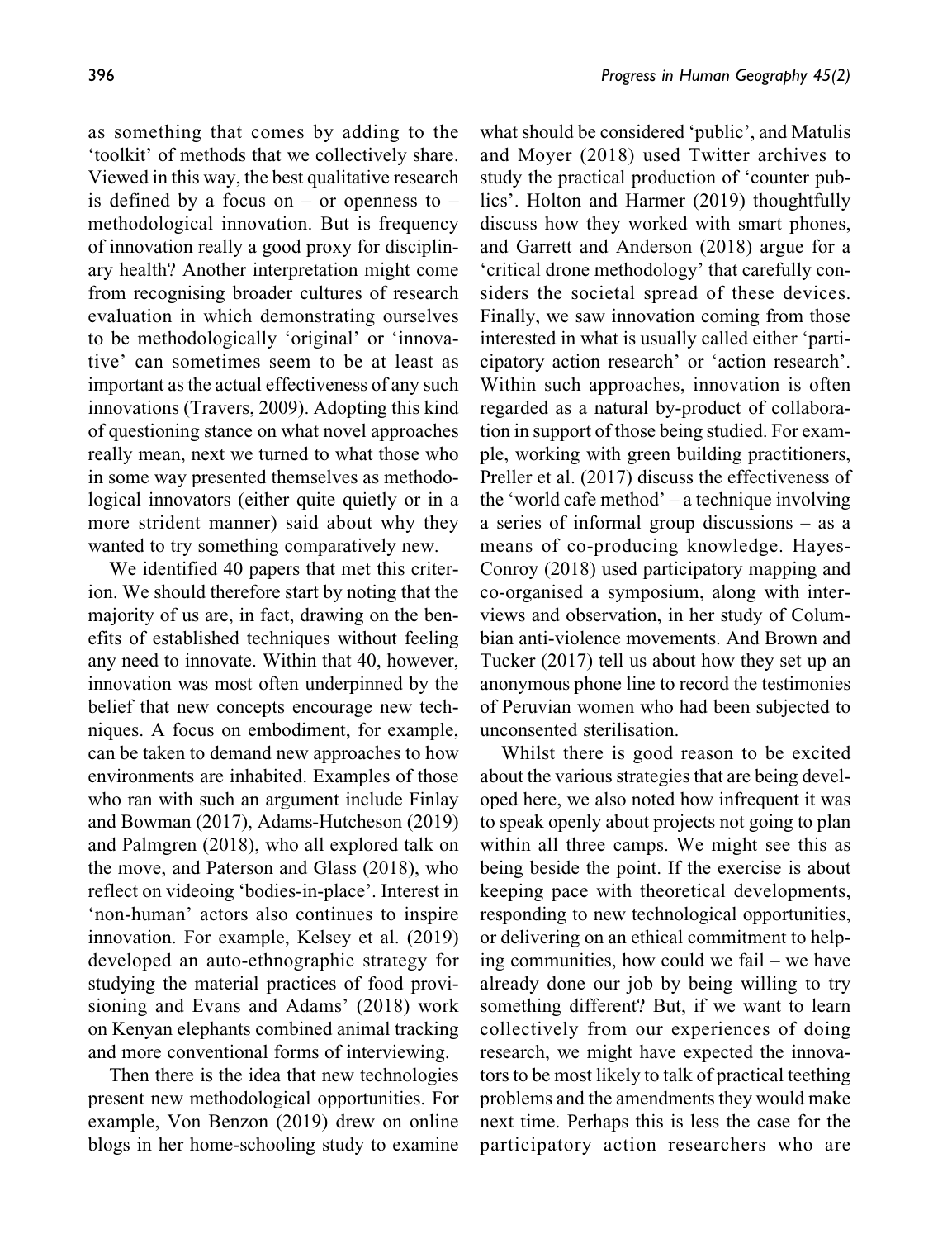determinedly open to the uniqueness of any given research situation. But it seemed to us that there was a missed opportunity here for a more straightforward reflection on how we respond to new theories and technologies in terms of which research strategies are proving more or less effective. New methods can't always work.

Such reflections are, however, currently taboo in qualitative human geography research. In one of only two papers in our sample to talk explicitly about fieldwork 'failures', Harrowell et al. (2018) note how often any hint of failure is masked by the 'lexicon we use to camouflage our mistakes'. We have to agree with them. In undertaking this review, we found some useful passing discussion of 'challenges' that were eventually overcome (getting individuals to talk in Preller et al., 2017, to secure the interest of potential participants in Hacking and Flynn, 2018, or to encourage people to recollect their past motivations in Sindre, 2018). But our colleagues almost never risk presenting the reader with cautionary tales of things going wrong. One paper that came close was by Palmgren (2018), who bravely mentions how some of the teenage girls in her study were unwilling to embark on a walking interview. In so doing, we felt she was moving towards an important point about how human geographers should not presume that all social groups will be bursting with enthusiasm and insight when presented with a technique that is still in development in our discipline (see Finlay and Bowman, 2017). Yet her conclusion pulls back from this. We wonder whether this was partly about how we are socialised into particular ways of reporting on our studies, and how, within that, experiments with innovative methods are expected to be presented as successful. The other paper that spoke frankly of the authors' experience with unsuccessful methods was by Schoenberger and Beban (2018). For them, a truer understanding of everyday life in Cambodia only became possible once they reframed fieldwork 'failure' as a learning opportunity

instead of a shameful experience that should really be downplayed.

If more of us were willing to think and talk in this way, we'd be in a stronger position to refine our methods and do better work. In the spirit of that idea, we admit that we too have glossed over some of our own fieldwork failures. For example, we would both be reticent about being too open with our brief when asking people to write diaries for us in the future. Though we stopped short of saying this in any of the associated published pieces, we have both found that doing so can lead to such idiosyncratic entries that it becomes almost impossible to extract any kind of overall conclusion from the exercise. Our reviews leave us thinking that a more candid way of reporting on how well different methods work for us could really benefit qualitative human geography, and we applaud the few researchers found in our sample who have been chipping away at the current convention in which any mention of fieldwork failure is forbidden in our papers (see also Caretta and Jokinen, 2017, on the importance of such an exchange in human geography).

# **IV Is further research really needed?**

One of the pieces of advice that many geographers give to their students is that they should remember to discuss how 'further research is needed' when they come towards the end of writing their project reports for us. The point is to encourage them to see their efforts as part of a broader conversation about how researchers work towards a fuller understanding of the empirical topic or context at hand. We offer them this advice because we know that it can be tempting to leap directly from the findings of an individual study to more definitive statements that do not always hold water. But do we practise what we preach in our own papers?

In our sample, the answer was not a great deal. We found that fewer than one in five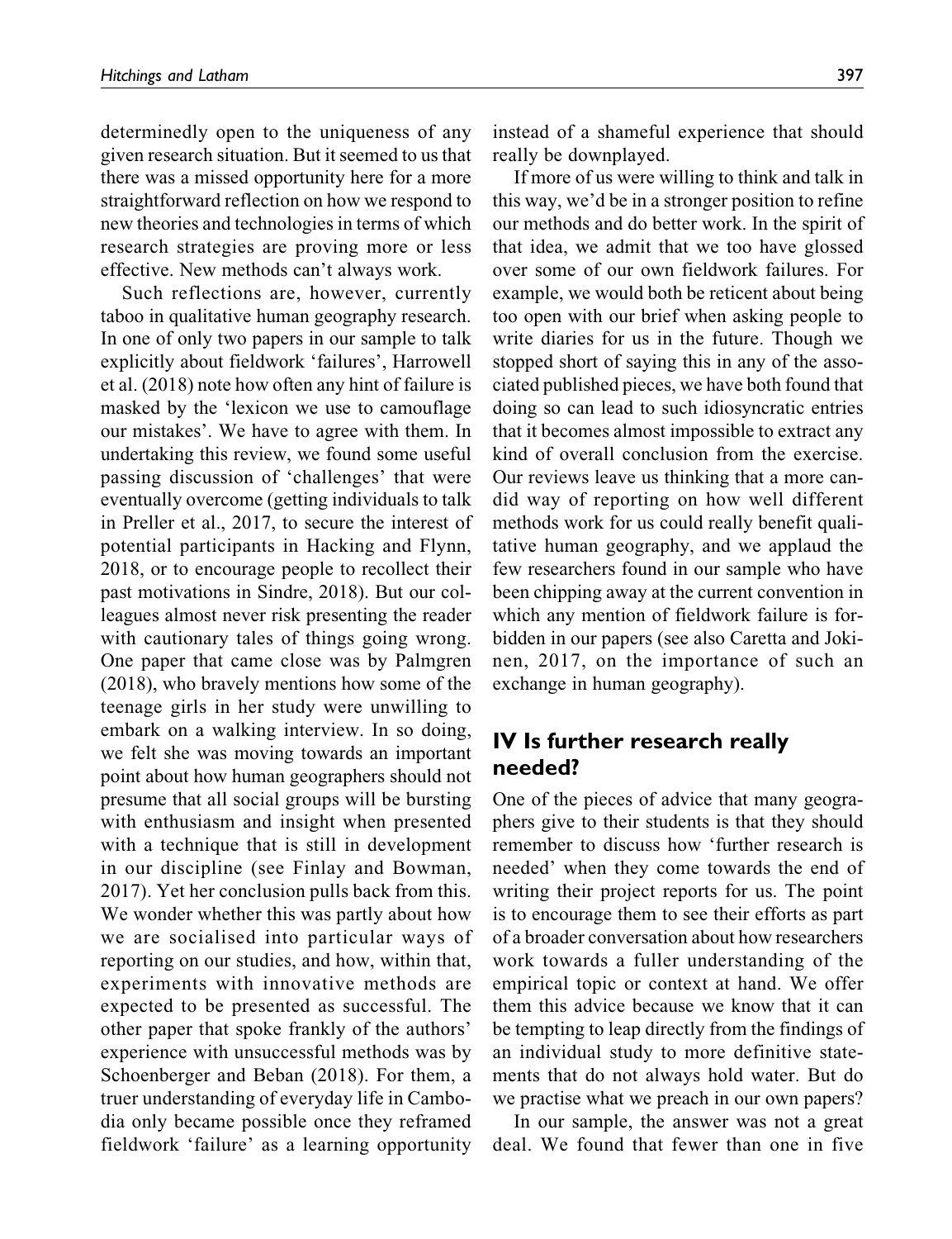papers spoke of how future projects might build on the presented findings. Of those that did, in roughly half the cases the argument was that this should involve the same method in other contexts. Alkhalili (2017), for example, encourages us to explore whether 'enclosure from below' works in a similar way elsewhere to how it was observed to happen in their Palestinian case. Kelsey et al. (2019) say more social groups should be looked at in terms of how they do budget shopping. Leahy et al. (2018) argue that studying how others, in addition to those from the organisations with whom they spoke, are responding to hostile housing policies in the UK would be a useful undertaking. In these last two instances, however, the willingness to discuss results in this way was partly based on the researchers' intention to do this work themselves since both papers were reporting on initial project findings. Graf (2018), Schurr and Militz (2018) and Ruwanpura (2018) also point to other groups whose potentially different perspectives would provide a more rounded appreciation of what they found in their own projects (different generations of ethnic diaspora; others facing the challenge of combining artistic and academic work; those who occupy another set of positions in the garment factory workforce). Similarly, Faulconbridge and Muzio (2015) tell us that we should examine other cases in order to know whether the results of their study hold true elsewhere. So do Hacking and Flynn (2018) and Sindre (2018).

This is in line with what we might expect from qualitative researchers whose necessarily small sample sizes make them especially cautious about generalisation. Perhaps this is particularly so for geographers primed to expect variation not just between groups but also across space. But it was still relatively rare to see papers recognise the provisional status of their findings in this way. What was also perhaps surprising, given that many geographers are well versed in the benefits of mixed-method research, was how infrequently we found papers discussing how other researchers might respond by taking a different approach to their own. Kalafsky and Duggan (2016) speak of the value of further studies with larger sample sizes in generalising from their research on Nova Scotian exporters. Siebers (2017) makes a similar suggestion with reference to their work on international firms in China. These authors were perhaps especially mindful of how business audiences might prefer quantitative evidence. Finally, amongst the few researchers in our sample who do not turn to the recognised complementarity of quantitative and qualitative methods (Philip, 1998), Schurr and Militz (2018) speak of how longitudinal research could provide a fuller sense of how commodification has infiltrated the world of international surrogacy. We also have Qian and Kong (2018) who were presumably alive to the prevalence of interviewing in human geography research when they acknowledge how their discourse analysis of faith schooling in Hong Kong might be supplemented by our most popular approach.

But these papers were relatively exceptional. To talk about passing the baton to others more skilled in alternative techniques perhaps strays uncomfortably close to an admission of our own shortcomings: better to stick with the positive and avoid the matter of whether and how further research might be needed. We will return to why presenting our papers as steps on an incremental journey towards understanding particular sites and processes might currently feel like a professional risk. For the moment, however, it is worth noting that, if qualitative geographers really want to take the idea of combining methods seriously, they might speak more openly about the comparative limits of their own studies.

# **V Exploring a case, making an argument, advancing a theory**

We ended our review process with a final further typology. This focused on how authors saw the purpose of their data collection activities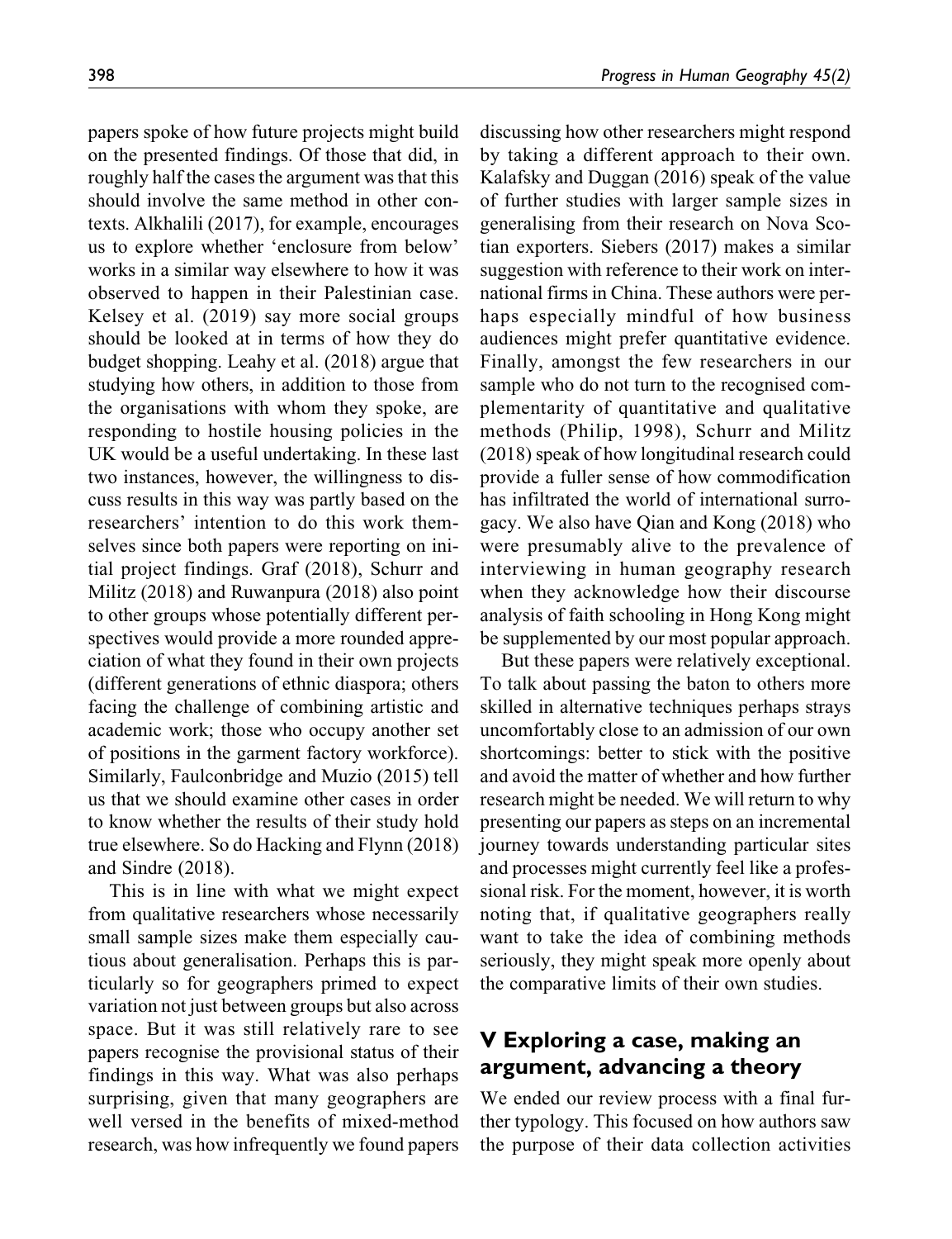

**Figure 2.** The frequency with which particular purposes were claimed in our papers. The total number exceeds 100 because some papers claimed more than one purpose.

because we think that all of the above findings are connected to that. We observed geographers asking their empirical material to do a great variety of things – from 'providing accounts' (Bunnell et al., 2018) and solving 'empirical puzzles' (İşleyen, 2018), to 'shedding light' on an issue (Loyola-Hernández, 2018) or telling stories of lived experience (Lahiri-Dutt and Chowdhury, 2018; Kölbel, 2018). The results of qualitative studies were also used to 'teach us' about particular contexts (Gordillo, 2018) or to 'complicate' the pre-existing understandings that we may have (Naylor, 2018). We saw a great diversity of phrases being used by these geographers to capture the purpose of this work (and we would like to study how some have become fashionable and others have fallen out of favour). Nevertheless, from this diversity we eventually developed a profile characterised by three (sometimes overlapping) objectives (see Figure 2).

Firstly, there were what might be called the 'empirical papers'. These concentrated on presenting detailed data-driven accounts of a phenomenon. Within these, there was often an emphasis on describing 'a case' or 'a case study', and this was generally justified in terms of either exploring an unresearched area or extending or adding to existing empirical work on a particular real-world phenomenon. Thirtyseven per cent of papers were, at least in part, explicitly seeking to do this. Secondly, we saw a group of papers that saw themselves as focused on 'making an argument'. The notion of making an argument implies that the point of our papers is to convince the reader. In some cases, this might be that a particular topic, or empirical focus, is important. In a small number of instances, this involved making the case for qualitative research in areas where such approaches have been absent (for example, Medby, 2018). Twenty-six per cent used their qualitative data in this way.

Thirdly, there were papers whose primary focus was on considering the value of a chosen theoretical perspective or framework. This was the most frequent way in which qualitative data were used. Half the papers in our sample used their qualitative data in this way. That is a lot. In these cases, empirical material often had a relatively subservient role. If the point is to advance a conceptual argument, qualitative data is recast by these researchers as the resource on which the author 'draws' to 'demonstrate' or 'illustrate' the potential of such a move. Doing so can often end up backgrounding empirical nuance since what really matters is the audacity and alacrity of the theoretical argumentation. The popularity of this third purpose helps us to understand why the 'methods section' can sometimes end up in the footnotes and why specific 'further research' projects were relatively infrequently discussed. The former can feel like an unwelcome distraction from the building momentum of the conceptual argument in papers such as these. Regarding the latter, if we see our work as part of an empirical journey towards a collective understanding of identified places and processes, we would naturally speak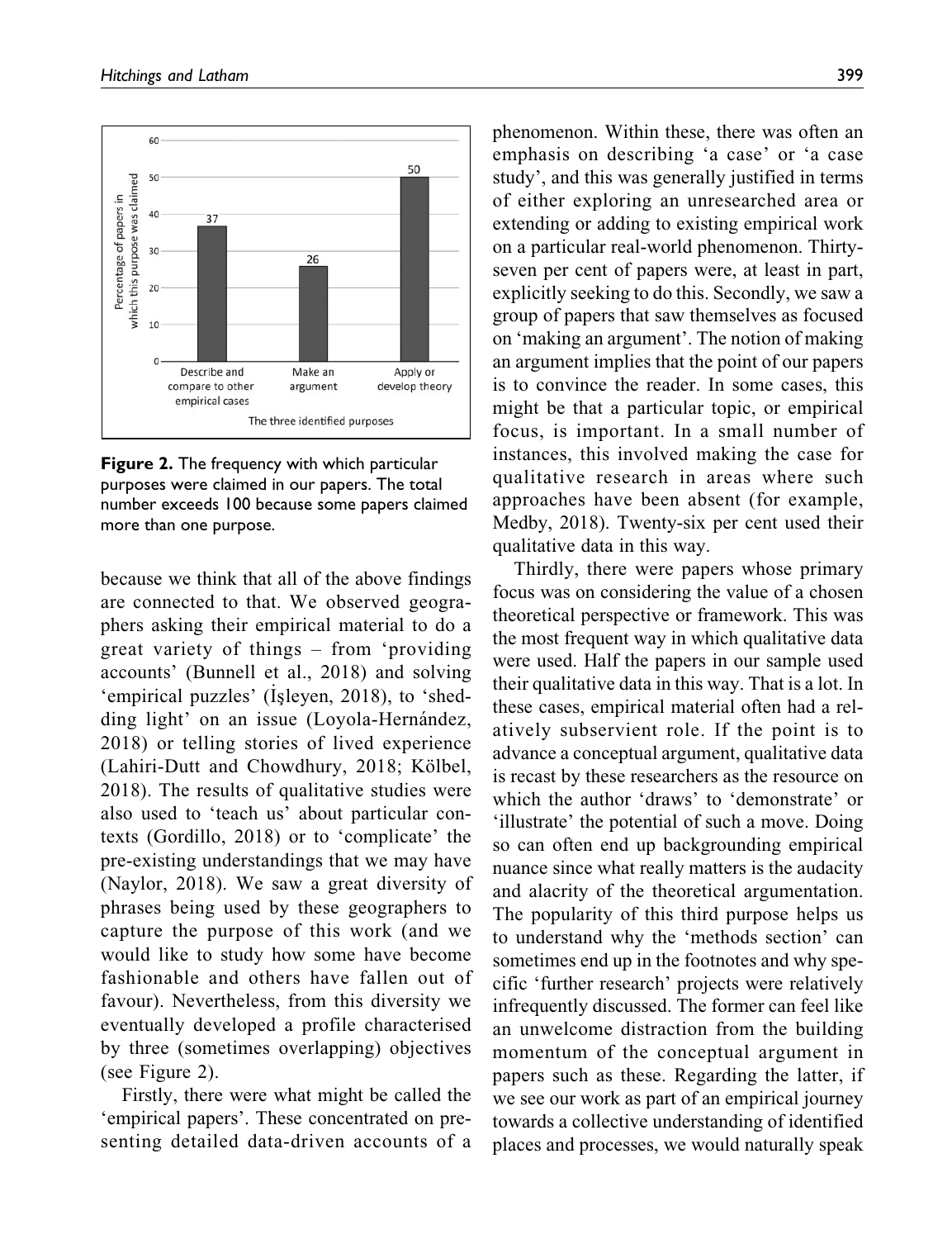of next steps. But, if the aim is to showcase the potential of a conceptual approach, that can be done with a single case alone.

The phrases that we use to describe our purpose make the discipline that we are. So, do we, as individual geographers, want to see ourselves as 'arguers' whose objective is to convince the reader irrespective of any doubts we may be harbouring about our arguments? Do we so often want to see ourselves as 'theoreticians' for whom the empirical world is sometimes little more than a springboard for our conceptual work and sometimes a place to be unproblematically plundered for examples that demonstrate the applicability of the theories on which we have already settled? Turning to other candidate caricatures, in view of the reflexive character of much qualitative research, we might have expected to see more humble 'social scientists' who, within their papers, go through the stories of their studies before turning to the various claims and interpretations that can reasonably be associated with them.

### **VI Different forms of positive academic impact**

Our third and final review has examined current conventions of presenting qualitative human geography research in journal papers. Unlike most of the reviews that preceded our own set of three, which more directly delivered on their allocated task of identifying and evaluating new developments in this field, we took a different approach in order to question some of the unwritten rules that inform our practice. This review has gone some way towards deepening our understanding of the limited degree to which relevant geographers speak of their practical fieldwork experiences that was noted in the previous two. Dwelling on such matters would position us quite differently to how we now often feel obliged to present ourselves.

Why is this when we know that many of us are privately willing to share tips and ideas and to speak frankly and fully about the implications of our data collection experiences? Though we would need to examine how geographical writing practices have changed over time to be sure, we think this may reflect a current climate in which the pressure is on to hammer home how every paper that we write is somehow groundbreaking. When the quality of our research is increasingly evaluated in terms of how individual papers force us to rethink important societal issues or make apparently landmark arguments about the value of conceptual approaches, publicly lingering over our variously successful attempts at undertaking effective fieldwork doesn't sit so well with such ambitions. Speaking of the merit of further research can also seem like the last thing we should be doing when we are encouraged to signal our own academic significance at every turn. And discussing our failures can feel like professional suicide when pursuing the prestige and personal advancement that come from papers that impress in the right kind of way. In qualitative human geography, these pressures may be further compounded by longstanding anxieties about how, were we to open up the black box of our data collection too fully, we run the risk of our empirical material being immediately decried as anecdotal evidence instead of a sufficiently sturdy platform for the weighty arguments that we now often balance on top. In this climate we should be wary of our journals becoming the venue for a strange pageant of stylised pieces instead of a genuine exchange about what can be learnt from our studies.

Could this be our version of how, in other fields, some researchers feel compelled to present only positive results because anything less now risks rejection? And, if it is, could we push back against these pressures to nurture other writing conventions that more explicitly and publicly value a more candid discussion of method – ones in which we routinely share more of the trials and tribulations, along with the excitement and the adventure, of doing qualitative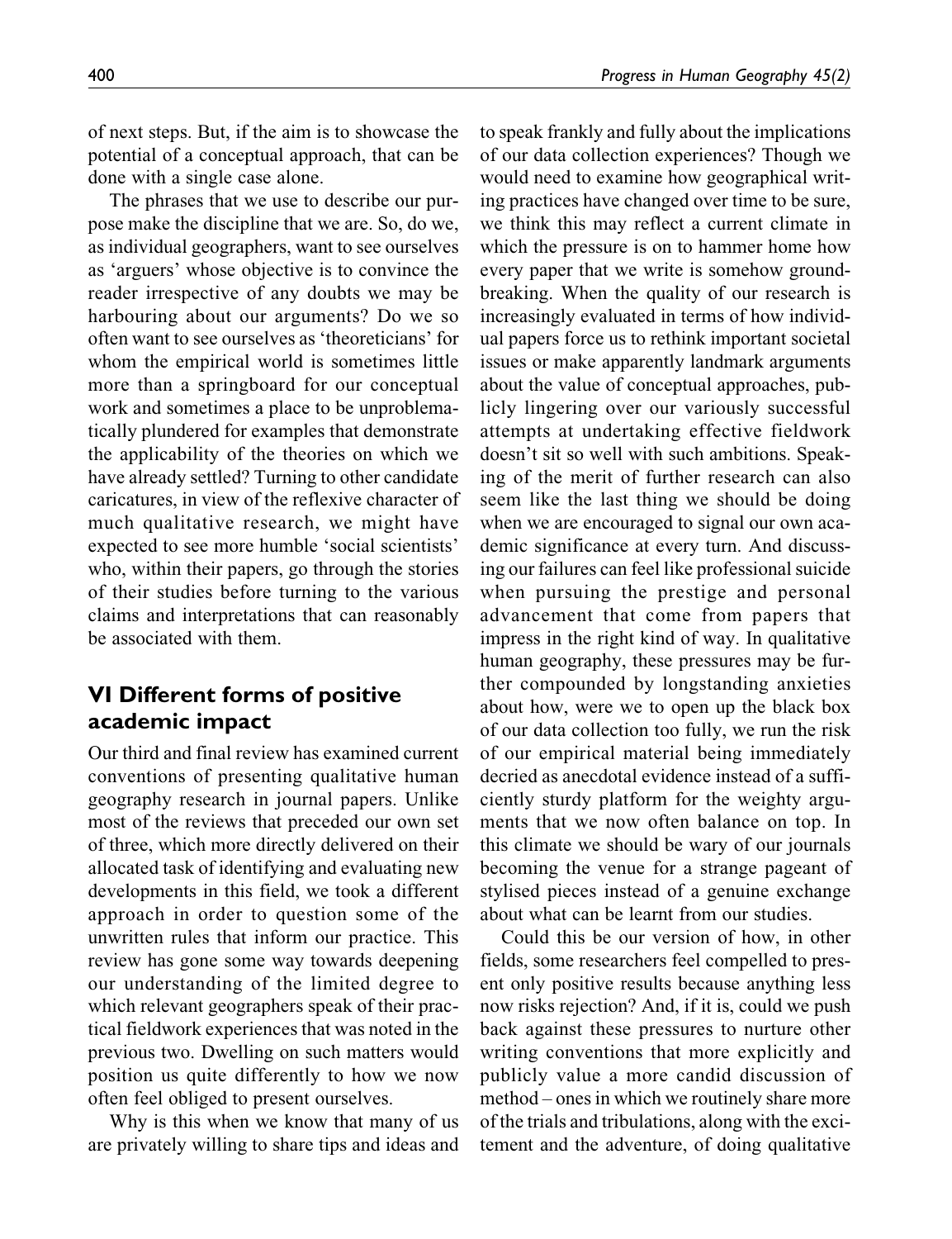studies? Doing so may require some effort when our reviews suggest we currently tend to either gloss over our methods when we adopt a more commonplace approach or feel we should emphasise our successes when we have invested in the idea of doing something demonstrably different. Then there are the space constraints of journals when we know that qualitative papers can eat up words as we present sequences of quotations or vignettes to establish our authority and illustrate our findings. But perhaps we should cut back a little on those and say more about how we came by them in the first place. The result could be a healthier ongoing conversation about the realities of research. In terms of taking some steps in this direction, we see a number of interesting methods issues that would benefit from more collective consideration amongst qualitative human geographers. Experiences with specific interviewing approaches, sampling strategies and their implications, how exactly we go about ethnographic observation: these all jump out as prime candidates for a fuller discussion in this field. It is odd that we aren't already talking more about them given how fundamental they are to so much of our work.

So, we end by highlighting the many possible routes to positive academic impact and how, whilst different papers have different purposes, talking fully, honestly and openly about our attempts at collecting and evaluating data remains an important, but sometimes overlooked, way of ensuring that communities of researchers really flourish. Writing these reports has been a nerdishly enjoyable exercise and we finish feeling proud of the determination with which many of our peers have gone about applying their chosen methods. But we must admit that it has not always been easy to come away with a strong sense of what exactly they did in terms of their practical fieldwork and why. And we are concerned about how the entrenchment of certain writing conventions may be encouraging us to speak less about what happened in our

studies and the implications of that. Shying away from these matters means that our colleagues are less able to build on our efforts by refining our approaches or organising the most effective further research. It also means that outside audiences – if one of our hopes is for others to consult our papers – may remain less than convinced by the arguments that we make within them.

### **Acknowledgements**

We would again like to thank Noel Castree for allowing to us to take an unusual reviewing approach and Nina Laurie for providing excellent support, advice and encouragement as the process went along. We would also like to thank all the authors who ended up in our sample. We hope that we have not misrepresented any of them and we want to emphasise that we do not see ourselves as outside of the cultures of presentational practice that we examined in these reviews. We are subject to the same pressures too, which is why we wanted to write about them.

### **Declaration of conflicting interests**

The author(s) declared no potential conflicts of interest with respect to the research, authorship, and/or publication of this article.

#### **Funding**

The author(s) received no financial support for the research, authorship, and/or publication of this article.

### **ORCID iD**

Russell Hitchings  $\bullet$  [https://orcid.org/0000-0002-](https://orcid.org/0000-0002-1171-8064) [1171-8064](https://orcid.org/0000-0002-1171-8064)

### **References**

- Adams-Hutcheson G (2019) Farming in the troposphere: Drawing together affective atmospheres and elemental geographies. Social and Cultural Geography 20: 1004–1023.
- Alkhalili N (2017) Enclosures from below: The Mushaa' in contemporary Palestine. Antipode 49: 1103–1124.
- Brown M and Tucker K (2017) Unconsented sterilisation, participatory story-telling, and digital counter-memory in Peru. Antipode 49: 1186–1203.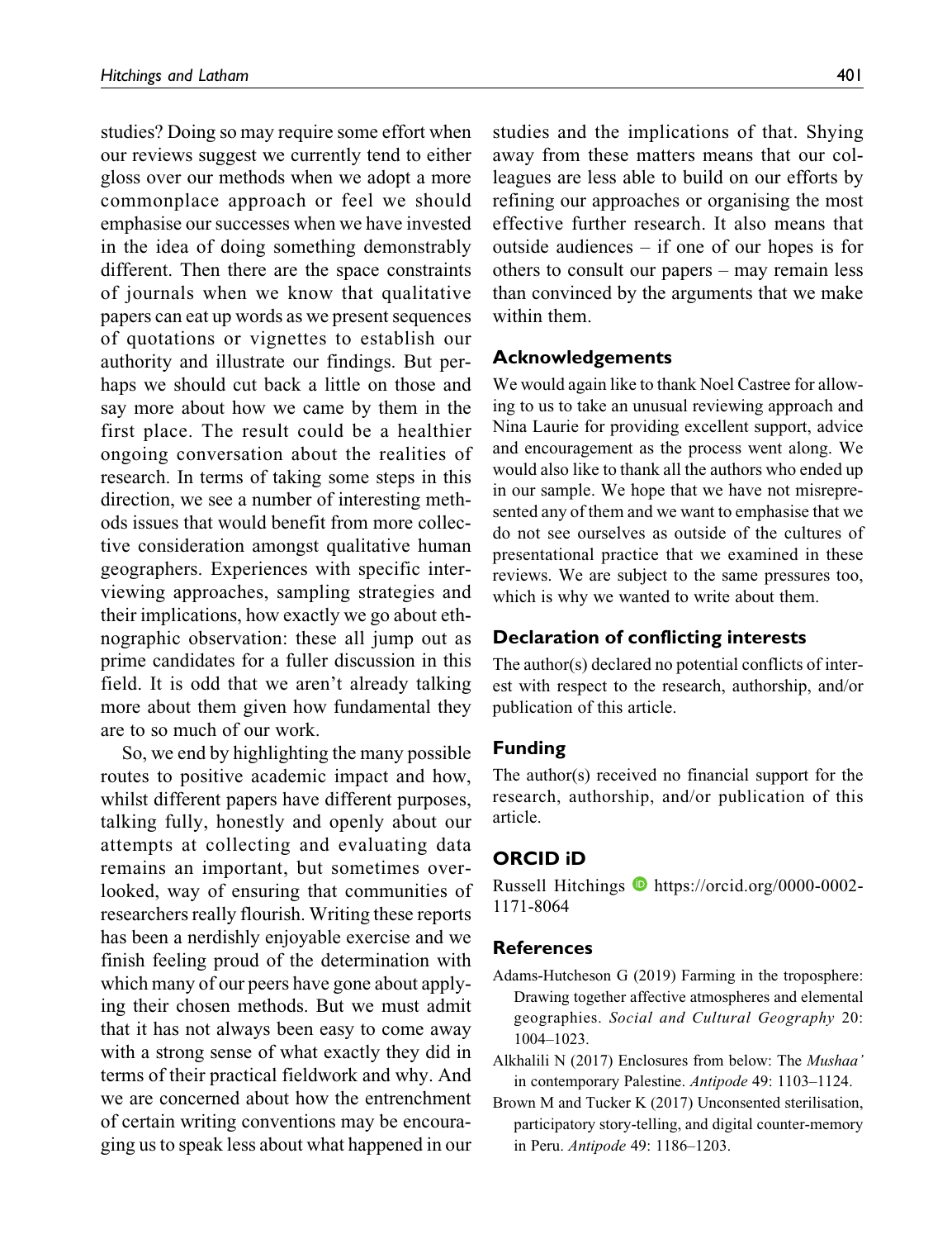- Bunnell T, Gillen J and Ho E (2018) The prospect of elsewhere: Engaging the future through aspirations in Asia. Annals of the American Association of Geographers 108: 35–51.
- Caretta M and Jokinen C (2017) Conflating privilege and vulnerability: A reflexive analysis of emotions and positionality in postgraduate fieldwork. The Professional Geographer 69: 275–283.
- Evans L and Adams W (2018) Elephants as actors in the political ecology of human–elephant conflict. Transactions of the Institute of British Geographers. DOI: 10. 1111/tran.12242.
- Faulconbridge J and Muzio D (2015) Transnational corporations shaping institutional change: The case of English law firms in Germany. Journal of Economic Geography 15: 1195–1226.
- Finlay J and Bowman J (2017) Geographies on the move: A practical and theoretical approach to the mobile interview. The Professional Geographer 69: 263–274
- Garrett B and Anderson K (2018) Drone methodologies: Taking flight in human and physical geography. Transactions of the Institute of British Geographers 43: 341–359.
- Gordillo G (2018) Terrain as insurgent weapon: An affective geometry of warfare in the mountains of Afghanistan. Political Geography 64: 53–62.
- Graf S (2018) Politics of belonging and the Eritrean diaspora youth: Generational transmission of the decisive past. Geoforum 92: 117–124.
- Hacking N and Flynn A (2018) Protesting against neoliberal and illiberal governmentalities: A comparative analysis of waste governance in the UK and China. Political Geography 63: 31–42.
- Harrowell E, Davies T and Disney T (2018) Making space for failure in geographic research. The Professional Geographer 70: 230–238.
- Hayes-Conroy A. (2018) Somatic sovereignty: Body as territory in Colombia's Legión del Afecto. Annals of the American Association of Geographers 108: 1298–1312.
- Hitchings R and Latham A (2019a) Qualitative methods I: On current conventions in interview research. Progress in Human Geography. DOI: 10.1177/030913251 9856412.
- Hitchings R and Latham A (2019b) Qualitative methods II: On the presentation of 'geographical ethnography'. Progress in Human Geography. DOI: 10.1177/ 0309132519879986.
- Holton M and Harmer N (2019) 'You don't want to peer over people's shoulders, it feels too rude!' The moral geographies of using participants' personal smartphones in research. Area 51: 134–141.
- \_ Is¸leyen B (2018) Transit mobility governance in Turkey. Political Geography 62: 23–32.
- Kalafsky R and Duggan D (2016) Overcoming trade impediments: Considering SME exporters from Nova Scotia. The Professional Geographer 68: 613–623.
- Kelsey S, Morris C and Crewe L (2019) Yellow-sticker shopping as competent, creative consumption. Area 51: 64–71.
- Kölbel A (2018) Imaginative geographies of international student mobility. Social and Cultural Geography. DOI: 10.1080/14649365.2018.1460861.
- Lahiri-Dutt K and Chowdhury A (2018) In the realm of the Diamond King: Myth, magic, and modernity in the diamond tracts of central India. Annals of the American Association of Geographers 108: 1620–1634.
- Leahy S, McKee K and Crawford J (2018) Generating confusion, concern, and precarity through the rightto-rent scheme in Scotland. Antipode 50: 604–620.
- Loyola-Hernández L (2018) The porous state: Female mayors performing the state in Yucatecan Maya municipalities. Political Geography 62: 48–57.
- Matulis B and Moyer J (2018) Hijacking the narrative: The First World Forum on Natural Capital, #natcap13, and radical dissent. Antipode 50: 384–406.
- Medby I (2018) Articulating state identity: 'Peopling' the Arctic state. Political Geography 62: 116–125.
- Naylor L (2018) Fair trade coffee exchanges and community economies. Environment and Planning A: Economy and Space 50: 1027–1046.
- Palmgren A (2018) Standing still: Walking interviews and poetic spatial inquiry. Area 50: 372–383.
- Paterson M and Glass M (2018) Seeing, feeling, and showing 'bodies-in-place': Exploring reflexivity and the multisensory body through videography. Social and Cultural Geography. DOI: 10.1080/14649365.2018. 1433866.
- Philip L (1998) Combining quantitative and qualitative approaches to social research in human geography – An impossible mixture? Environment and Planning A: 261–276.
- Preller B, Affolderbach J, Schulz C, Fastenrath S and Braun B (2017) Interactive knowledge generation in urban green building transitions. The Professional Geographer 69: 214–224.